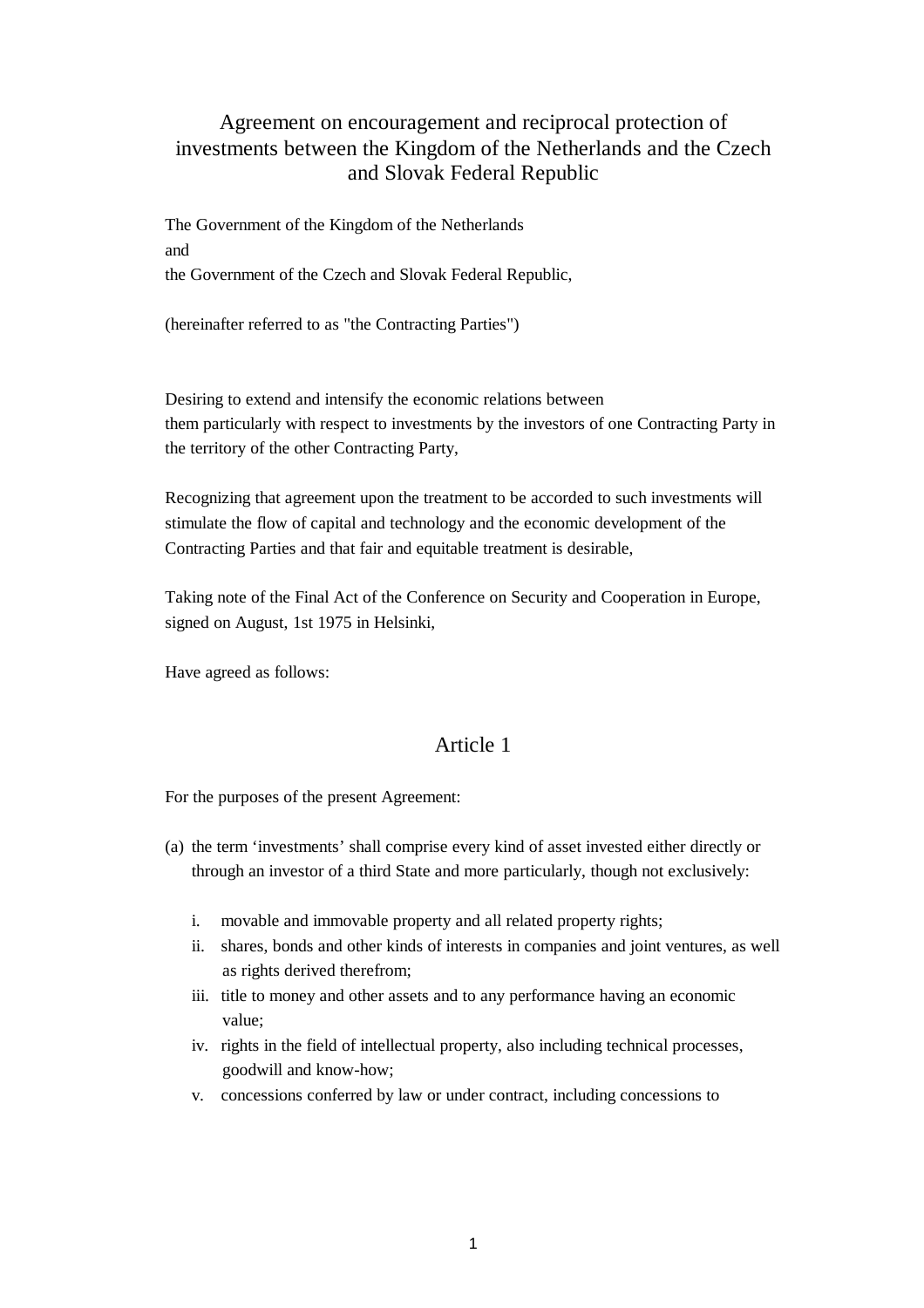prospect, explore, extract and win natural resources.

- (b) the term 'investors' shall comprise:
	- i. natural persons having the nationality of one of the Contracting Parties in accordance with its law;
	- ii. legal persons constituted under the law of one of the Contracting Parties.
- (c) the term 'territory' also includes the maritime areas adjacent to the coast of the State concerned, to the extent to which that State may exercise sovereign rights or jurisdiction in those areas according to international law.

## Article 2

Each Contracting Party shall in its territory promote investments by investors of the other Contracting Party and shall admit such investments in accordance with its provisions of law.

- 1) Each Contracting Party shall ensure fair and equitable treatment to the investments of investors of the other Contracting Party and shall not impair, by unreasonable or discriminatory measures, the operation, management, maintenance, use, enjoyment or disposal thereof by those investors.
- 2) More particularly, each Contracting Party shall accord to such investments full security and protection which in any case shall not be less than that accorded either to investments of its own investors or to investments of investors of any third State, whichever is more favourable to the investor concerned.
- 3) The provisions of this Article shall not be construed so as to oblige either Contracting Party to accord preferences and advantages to investors of the other Contracting Party similar to those accorded to investors of a third State
	- (a) by virtue of membership of the former of any existing or future customs union or economic union, or similar institutions; or
	- (b) on the basis of an agreement for the avoidance of double taxation, or on the basis of reciprocity with a third State.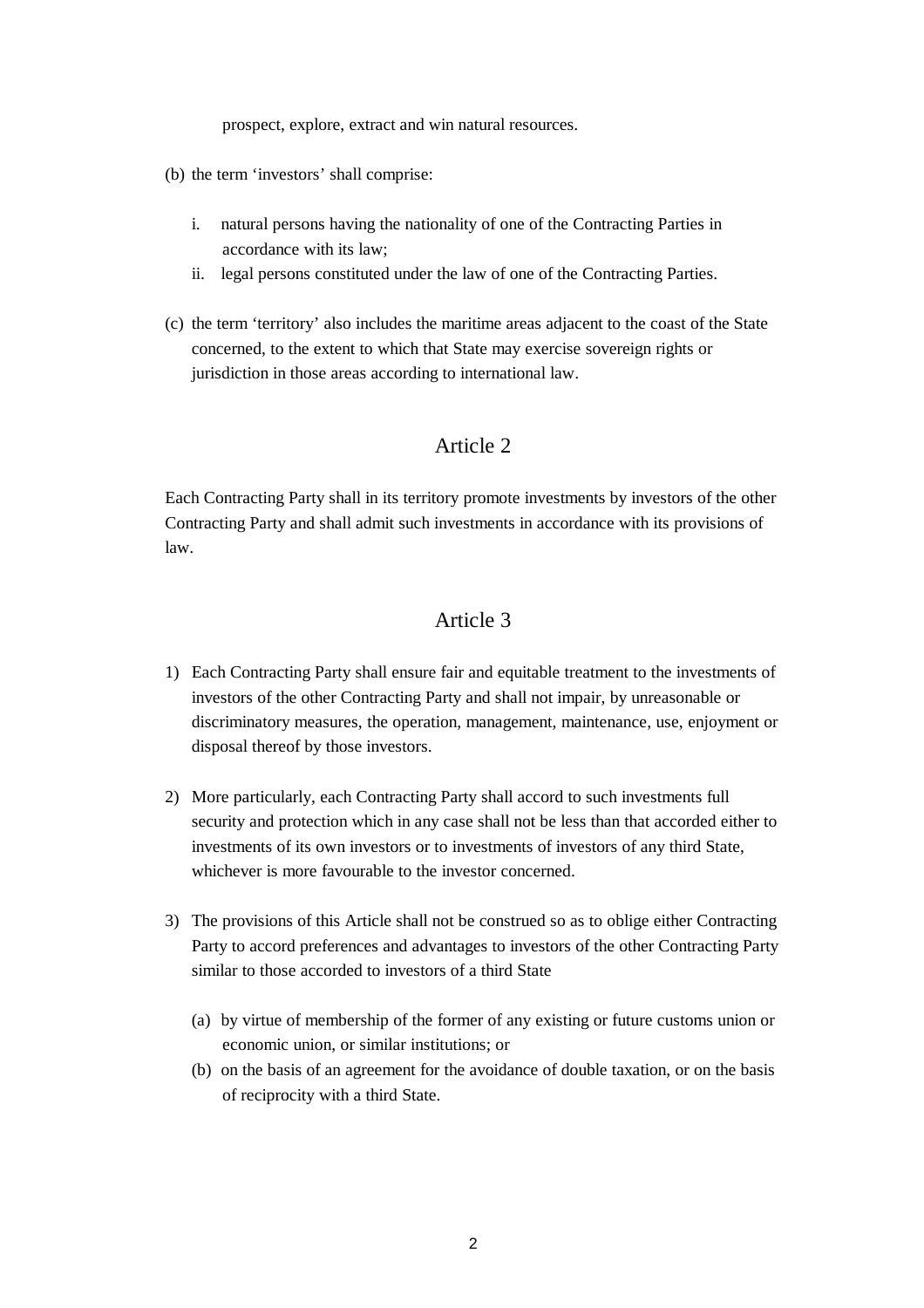- 4) Each Contracting Party shall observe any obligation it may have entered into with regard to investments of investors of the other Contracting Party.
- 5) If the provisions of law of either Contracting Party or obligations under international law existing at present or established hereafter between the Contracting Parties in addition to the present Agreement contain rules, whether general or specific, entitling investments by investors of the other Contracting Party to a treatment more favourable than is provided for by the present Agreement, such rules shall to the extent that they are more favourable prevail over the present Agreement.

Each Contracting Party shall guarantee that payments related to an investment may be transferred. The transfers shall be made in a freely convertible currency, without undue restriction or delay. Such transfers include in particular though not exclusively:

- (a) profits, interests, dividends, royalties, fees and other current income;
- (b) funds necessary
	- i. for the acquisition of raw or auxiliary materials, semi-fabricated or finished products, or
	- ii. for the development of an investment or to replace capital assets in order to safeguard the continuity of an investment;
- (c) funds in repayment of loans;
- (d) earnings of natural persons;
- (e) the proceeds of sale or liquidation of the investment.

# Article 5

Neither Contracting Party shall take any measures depriving, directly or indirectly, investors of the other Contracting Party of their investments unless the following conditions are complied with: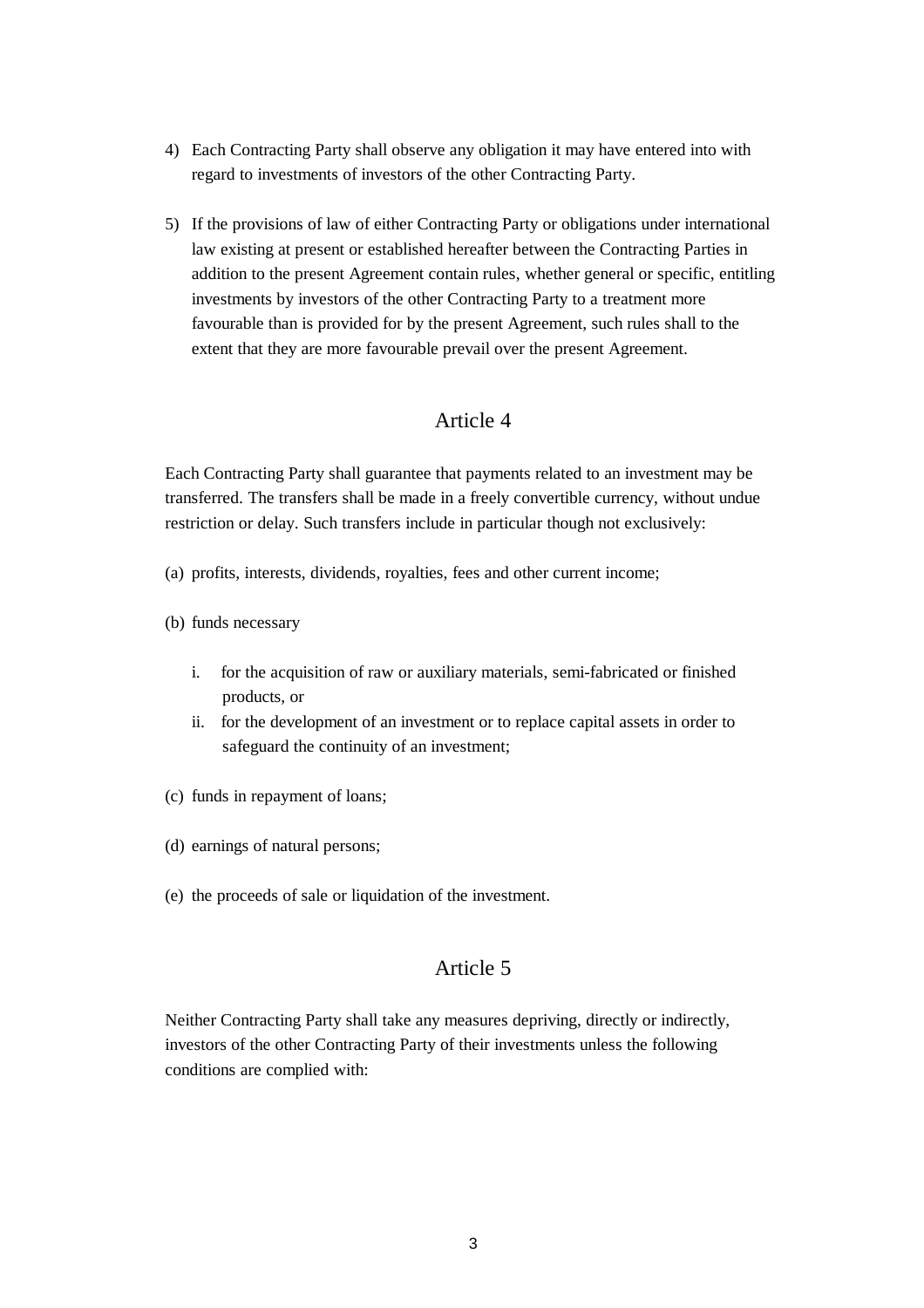- (a) he measures are taken in the public interest and under due process of law;
- (b) the measures are not discriminatory;
- (c) the measures are accompanied by provision for the payment of just compensation. Such compensation shall represent the genuine value of the investments affected and shall, in order to be effective for the claimants, be paid and made transferable, without undue delay, to the country designated by the claimants concerned and in any freely convertible currency accepted by the claimants.

Investors of the one Contracting Party who suffer losses in respect of their investments in the territory of the other Contracting Party owing to war or other armed conflict, a state of national emergency, civil disturbance or other exceptional situations shall be accorded by the latter Contracting Party treatment, as regards restitution, indemnification, compensation or other settlement, no less favourable than that which that Contracting Party accords to its own investors or to investors of any third State, whichever is more favourable to the investors concerned.

## Article 7

If the investments of an investor of the one Contracting Party are insured against noncommercial risks under a system established by law, any subrogation of the insurer or reinsurer into the rights of the said investor pursuant to the terms of such insurance shall be recognized by the other Contracting Party.

- 1) All disputes between one Contracting Party and an investor of the other Contracting Party concerning an investment of the latter shall if possible, be settled amicably.
- 2) Each Contracting Party hereby consents to submit a dispute referred to in paragraph (1) of this Article, to an arbitral tribunal, if the dispute has not been settled amicably within a period of six months from the date either party to the dispute requested amicable settlement.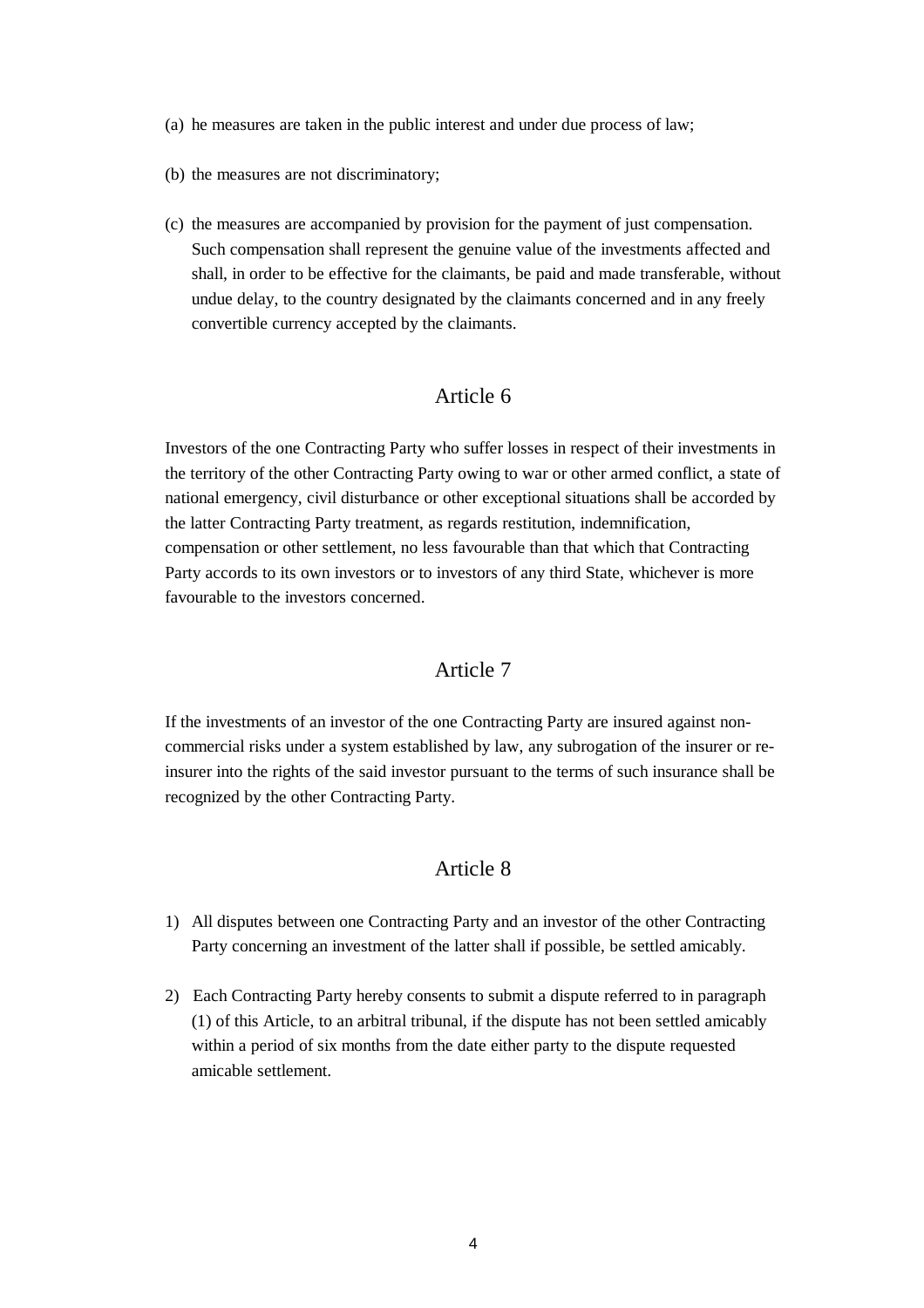- 3) The arbitral tribunal referred to in paragraph (2) of this Article will be constituted for each individual case in the following way: each party to the dispute appoints one member of the tribunal and the two members thus appointed shall select a national of a third State as Chairman of the tribunal. Each party to the dispute shall appoint its member of the tribunal within two months, and the Chairman shall be appointed within three months from the date on which the investor has notified the other Contracting Party of his decision to submit the dispute to the arbitral tribunal.
- 4) If the appointments have not been made in the above mentioned periods, either party to the dispute may invite the President of the Arbitration Institute of the Chamber of Commerce of Stockholm to make the necessary appointments. If the President is a nation al of either Contracting Party or if he is otherwise prevented from discharging the said function, the Vice-President shall be invited to make the necessary appointments. If the Vice-President is a national of either Contracting Party or if he too is prevented from discharging the said function, the most senior member of the Arbitration Institute who is not a national of either Contracting Party shall be invited to make the necessary appointments.
- 5) The arbitration tribunal shall determine its own procedure applying the arbitration rules of the United Nations Commission for International Trade Law (UNCITRAL).
- 6) The arbitral tribunal shall decide on the basis of the law, taking into account in particular though not exclusively:
	- the law in force of the Contracting Party concerned;
	- the provisions of this Agreement, and other relevant Agreements between the Contracting Parties;
	- the provisions of special agreements relating to the investment;
	- the general principles of international law.
- 7) The tribunal takes its decision by majority of votes; such decision shall be final and binding upon the parties to the dispute.

Either Contracting Party may propose the other Party to consult on any matter concerning the interpretation or application of the Agreement. The other Party shall accord sympathetic consideration to and shall afford adequate opportunity for such consultation.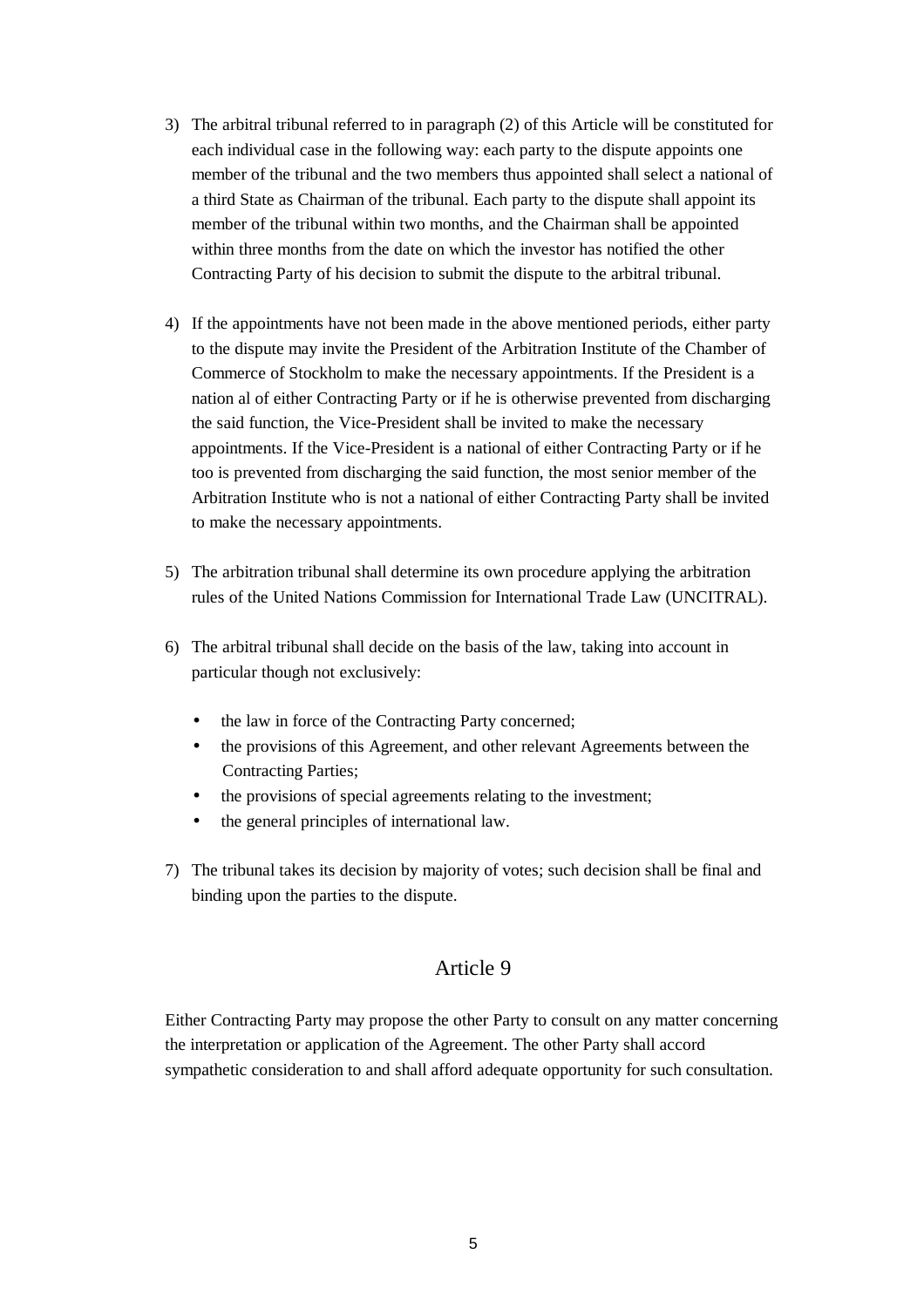- 1) Disputes between the Contracting Parties concerning the interpretation or application of this Agreement should, if possible, be settled amicably.
- 2) If a dispute between the Contracting Parties cannot thus be settled, it shall upon the request of either Contracting Party be submitted to an arbitral tribunal.
- 3) Such an arbitral tribunal shall be constituted for each individual case in the following way. Within two months of the receipt of the request for arbitration, each Contracting Party shall appoint one member of the tribunal. Those two members shall then select a national of a third State who shall be appointed Chairman of the tribunal. The Chairman shall be appointed within two months from the date of appointment of the other two members.
- 4) If within the periods specified in paragraph (3) of this Article the necessary appointments have not been made, either Contracting Party may invite the President of the International Court of Justice to make any necessary appointments. If the President is a national of either Contracting Party or if he is otherwise prevented from discharging the said function, the Vice-President shall be invited to make the necessary appointments. If the Vice-President is a national of either Contracting Party or if he too is prevented from discharging the said function, the most senior member of the International Court of Justice who is not a national of either Contracting Party shall be invited to make the necessary appointments.
- 5) The tribunal shall determine its own procedure. The decision of the arbitral tribunal shall be final and binding on both Contracting Parties.
- 6) Before the tribunal decides, it may at any stage of the proceedings propose to the Parties that the dispute be settled amicably.
- 7) The tribunal shall decide on the basis of the present Agreement and other relevant Agreements between the two Contracting Parties, the general principles of international law, as well as such general rules of law as the tribunal deems applicable. The foregoing provisions shall not prejudice the power of the tribunal to decide the dispute ex aequo et bono if the Parties so agree.
- 8) Each Contracting Party shall bear the cost of its representation in the arbitral proceedings; the cost of the Chairman and the remaining costs shall be borne in equal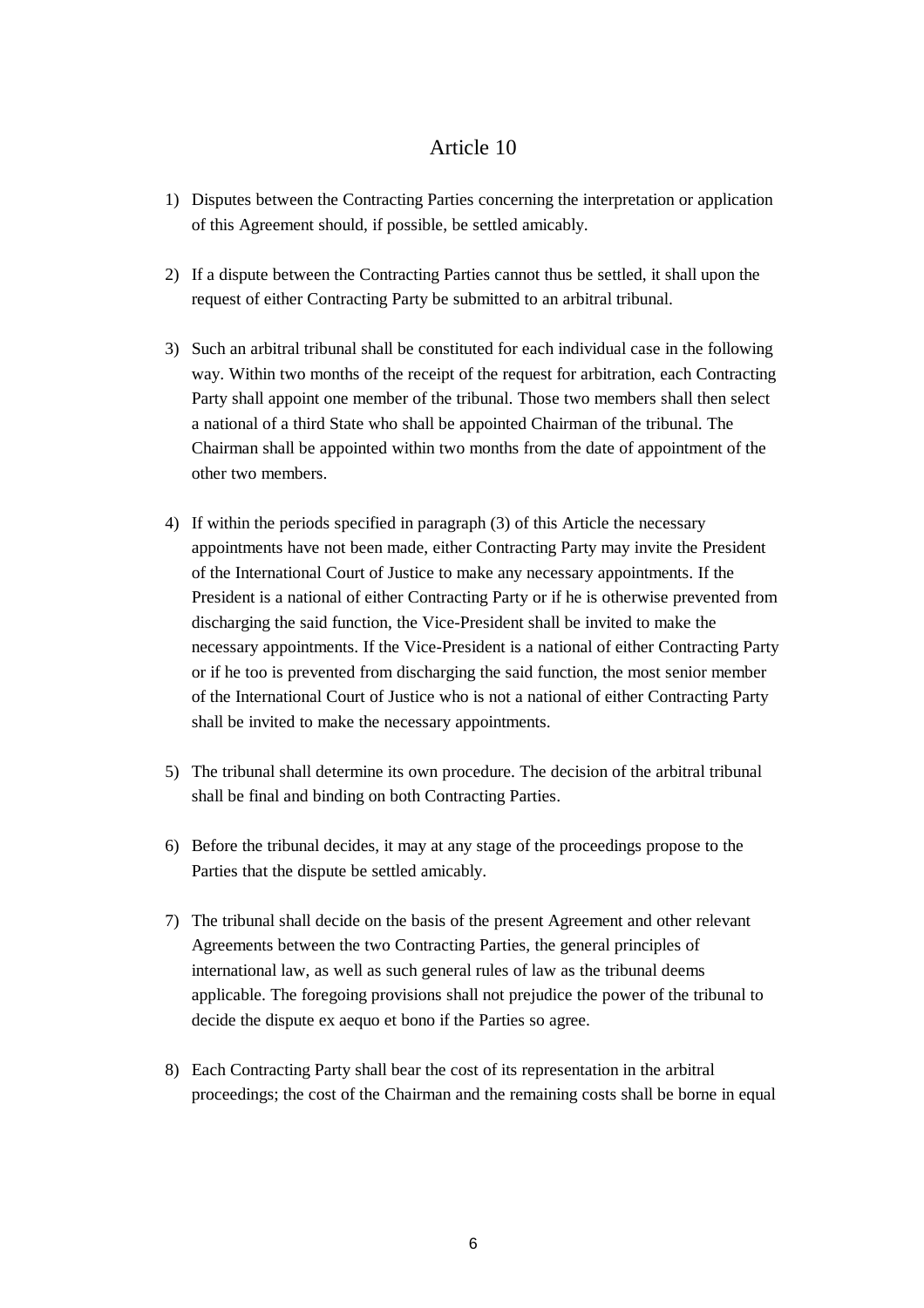parts by the Contracting Parties. The tribunal may, however, in its decision direct that a higher proportion of costs shall be borne by one of the two Contracting Parties, and this award shall be final and binding on both Contracting Parties.

#### Article 11

As regards the Kingdom of the Netherlands, the present Agreement shall apply to the part of the Kingdom in Europe, the Netherlands Antilles and to Aruba, unless the notification provided for in Article 13, paragraph (1) provides otherwise.

## Article 12

The provisions of this Agreement shall, from the date of entry into force thereof, also apply to investments, which have been made after 1 January 1950.

- 1) The present Agreement shall enter into force on the first day of the second month following the date on which the Contracting Parties have notified each other in writing that the procedures constitutionally required therefor have been complied with, and shall remain in force for a period of ten years.
- 2) Unless notice of termination has been given by either Contracting Party at least six months before the date of the expiry of its validity, the present Agreement shall be extended tacitly for periods of ten years, each Contracting Party reserving the right to terminate the Agreement upon notice of at least six months before the date of expiry of the current period of validity.
- 3) In respect of investments made before the date of the termination of the present Agreement the foregoing Articles thereof shall continue to be effective for a further period of fifteen years from that date.
- 4) Subject to the period mentioned in paragraph (2) of this Article, the Government of the Kingdom of the Netherlands shall be entitled to terminate the application of the present Agreement separately in respect of any of the parts of the Kingdom.
- IN WITNESS WHEREOF, the undersigned representatives, duly authorized thereto, have